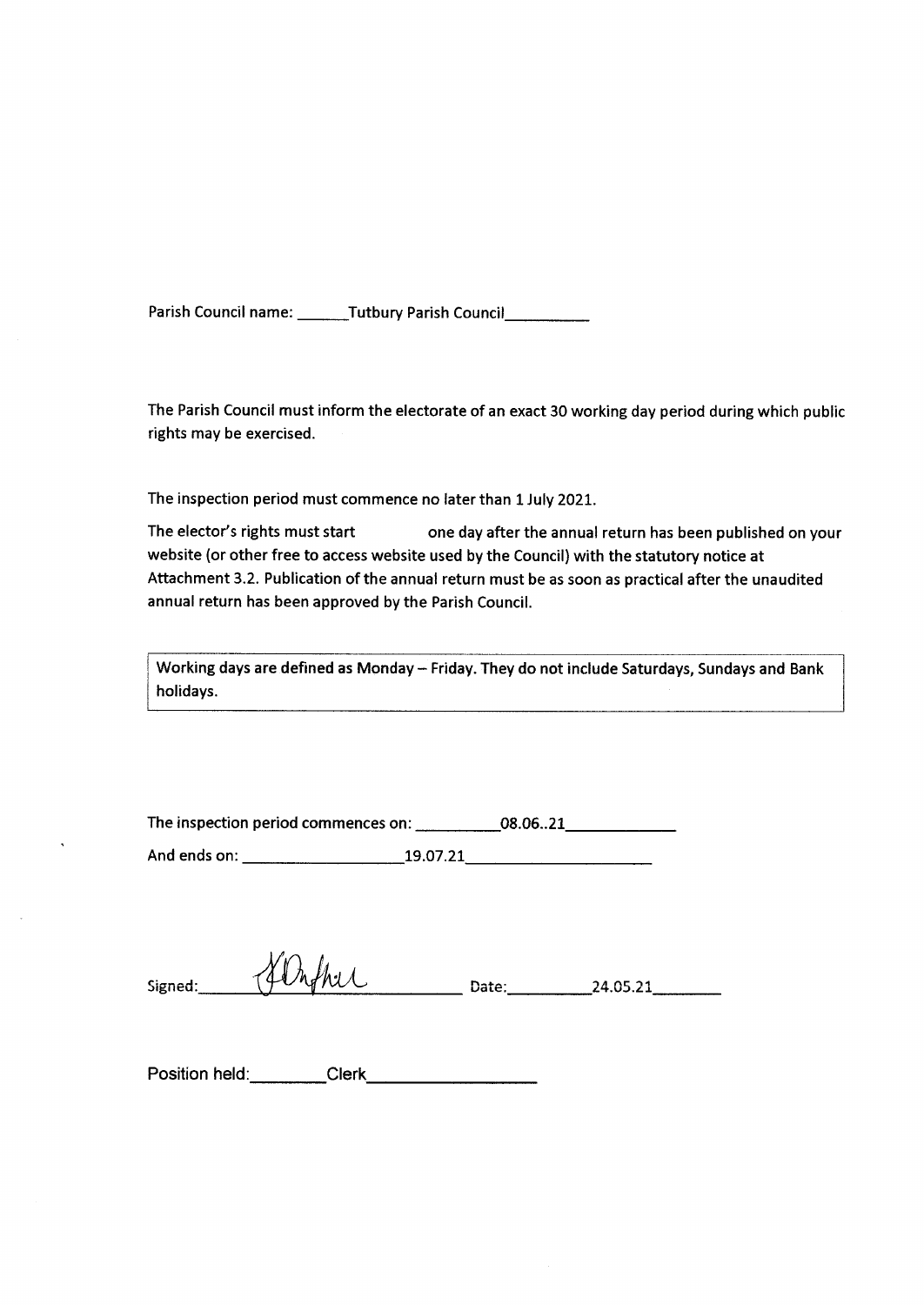Local council name: TUTBURY PARISH COUNCIL

# Notice of appointment of date for the exercise of public rights Accounts for the year ended 31st March 2021

The Local Audit and Accountability Act 2014, and

The Accounts and Audit (England) Regulations 2015 (SI 234)

| $1_{-}$ | Date of announcement: ______7 <sup>th</sup> June 2021_________<br>(a)                                                                                                                                                                                                                            | (a) Insert date of placing of this<br>notice on your website.                                                                                |
|---------|--------------------------------------------------------------------------------------------------------------------------------------------------------------------------------------------------------------------------------------------------------------------------------------------------|----------------------------------------------------------------------------------------------------------------------------------------------|
| 2.      | Any person interested has the right to inspect and make copies of the<br>accounts to be audited and all books, deeds, contracts, bills, vouchers and<br>receipts relating to them. For the year ended 31 March 2021 these<br>documents will be available on reasonable notice on application to: |                                                                                                                                              |
|         | (b) _________Karen Duffill Clerk___________<br>9 Pinfold Close, Tutbury _____________                                                                                                                                                                                                            | (b) insert name, position and<br>contact details of the Clerk<br>or other person to whom<br>any person may apply to<br>inspect the accounts. |
|         | commencing on (c) $8th$ June 2021                                                                                                                                                                                                                                                                |                                                                                                                                              |
|         | and ending on (d) 19th July 2021                                                                                                                                                                                                                                                                 | $(c)$ And<br>(d) The inspection period must<br>be 30 working days in total<br>and commence no later than 1<br>July 2021.                     |
| 3.      | Local Government Electors and their representatives also have:                                                                                                                                                                                                                                   |                                                                                                                                              |
|         | • the opportunity to question the auditor about the accounts; and                                                                                                                                                                                                                                |                                                                                                                                              |
|         | the right to make objections to the accounts or any item in them.<br>Written notice of an objection must first be given to the auditor and a<br>copy sent to the Authority (f).                                                                                                                  |                                                                                                                                              |
|         | The auditor can be contacted at the address in paragraph 4 below for this<br>purpose during the inspection period at 2 above.                                                                                                                                                                    |                                                                                                                                              |
| 4.      | The audit is being conducted under the provisions of the Local Audit and<br>Accountability Act 2014, the Accounts and Audit (England) Regulations<br>2015 and the National Audit Office' Code of Audit Practice. Your audit is<br>being carried out by:                                          |                                                                                                                                              |
|         | Mazars LLP, The Corner, Bank Chambers, 26 Mosley Street, Newcastle<br>upon Tyne, NE1 1DF                                                                                                                                                                                                         |                                                                                                                                              |
|         | 5. This announcement is made by                                                                                                                                                                                                                                                                  | (e) Insert name and position<br>of person placing the<br>notice                                                                              |